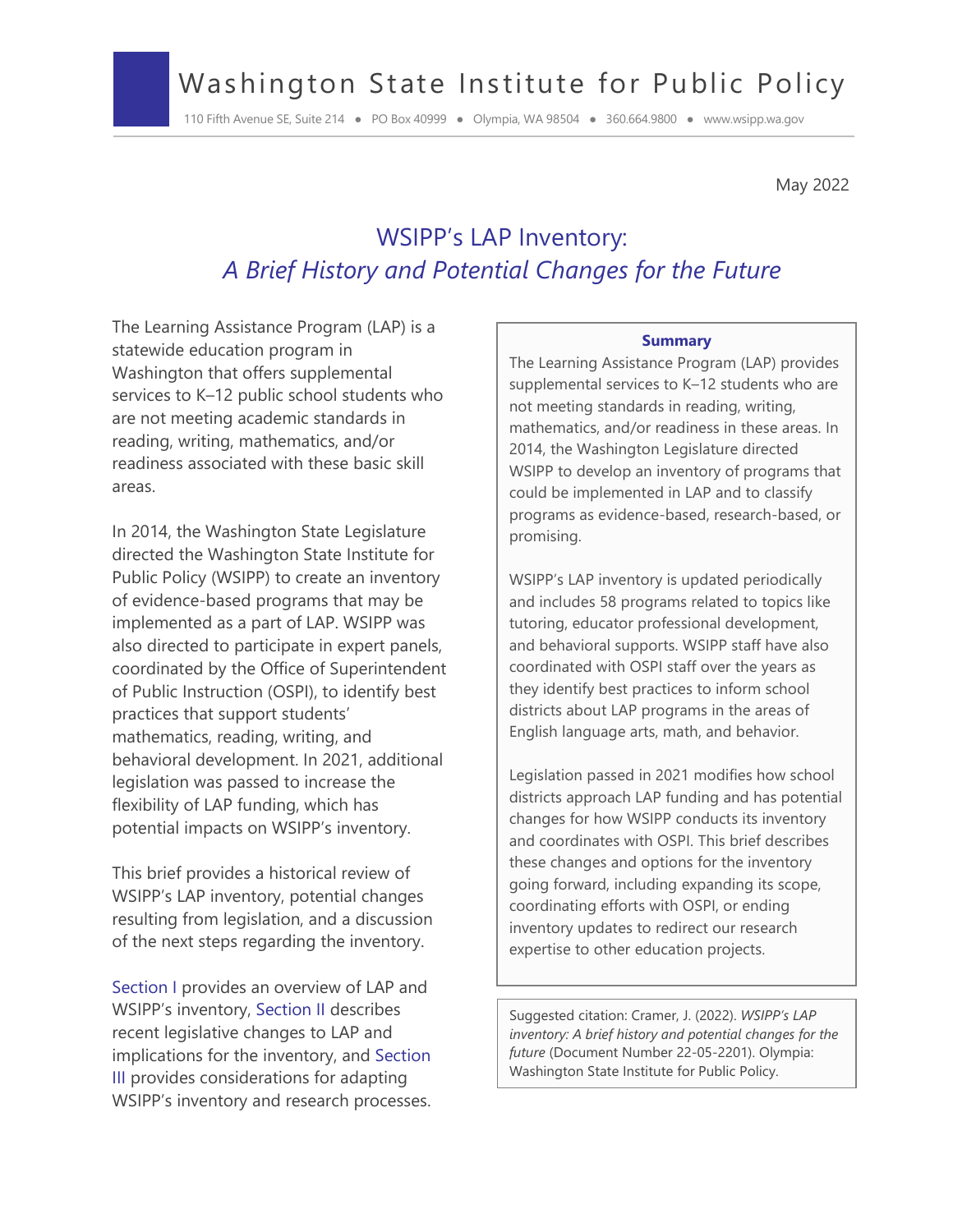# I. The Learning Assistance Program & WSIPP's Inventory

### What is the Learning Assistance Program?

Created in 1987, Washington State's Learning Assistance Program (LAP) provides supplemental services to students who are not meeting academic standards in reading, writing, mathematics, and/or readiness in these areas.<sup>1</sup> State LAP funding is provided to school districts and can be used for academic and non-academic supports including (but not limited to) tutoring for students, professional development for educators, outreach to families, and the development of school-and community-based partnerships.<sup>2</sup> During the 2020-21 school year, 159,576 students received LAP services, comprising 14% of the statewide student population. $3$ 

### The History of WSIPP's LAP Inventory

#### **LAP Facts (School Year 2020-21)**

#### **Students served:** 159,576

**Grades served:** 24% of all K-4 students were enrolled in LAP, 11% of students in 5<sup>th</sup>-8<sup>th</sup> grades, and 6% of students in 9<sup>th</sup>-12<sup>th</sup> grades.

**Student characteristics:** Students who identify as American Indian/Alaska Native (25%), Asian (6%), Black/African American (16%) Hispanic/Latino (23%), Native Hawaiian/Pacific Islander (19%), multiracial (12%), White (10%). Students who identify as male (51%) and female (49%).

**Concurrent programs:** Over 70% of LAP students are enrolled in the Free or Reduced-Price Meal Program, 26% of students are in the Transitional Bilingual Instruction Program, and 16% of students are in special education.

In 2013, the Washington Legislature initiated efforts to ensure that LAP programs were grounded in evidence. First, the legislature directed OSPI to "convene a panel of experts, including [WSIPP staff], to develop state menus of best practices and strategies."<sup>4</sup> As a result, OSPI staff and expert panel members (i.e., school and district practitioners) developed and regularly updated three documents (called Menus of Best Practices & Strategies) that identify activities that support students' English language arts (ELA), mathematics, and behavioral development.<sup>5</sup> Between 2016 and 2021, school districts allocating state LAP funds were statutorily required to use practices listed in the ELA, math, and behavior menus.<sup>6</sup>

In 2014, the legislature also directed WSIPP to "prepare an inventory of evidence-based and research-based effective practices, activities, and programs for use by school districts in [LAP]" and update it every two years.<sup>7</sup> WSIPP's LAP inventory lists programs organized into categories of allowable LAP activities like tutoring support, extended learning time, educator professional development, family engagement, and behavioral supports. Inventory users can identify which programs are evidence-based, research-based, promising, or have no effects.

<sup>&</sup>lt;sup>1</sup> Office of Superintendent of Public Instruction (OSPI) website. *Learning Assistance Program (LAP)*.

<sup>2</sup> (OSPI). *Report to the Legislature. Update: Learning Assistance Program Growth Data 2021.*

<sup>&</sup>lt;sup>3</sup> Ibid. Race and ethnicity figures in the text box exceed 100%. Individuals may select more than one category, including multiracial.<br><sup>4</sup> Engrossed Substitute Senate Bill 5946, Chapter 18, Laws of 2013.

<sup>5</sup> Office of Superintendent of Public Instruction (OSPI) website. *Menus of Best Practices and Strategies.*

<sup>&</sup>lt;sup>6</sup> Substitute House Bill 1208 repealed the requirement for school districts to use menus of best practices. Districts must still use the ELA menu to implement strategies to assist struggling readers (RCW 28A.655.235). <sup>7</sup> Engrossed Substitute Senate Bill 6002, Chapter 221, Laws of 2014.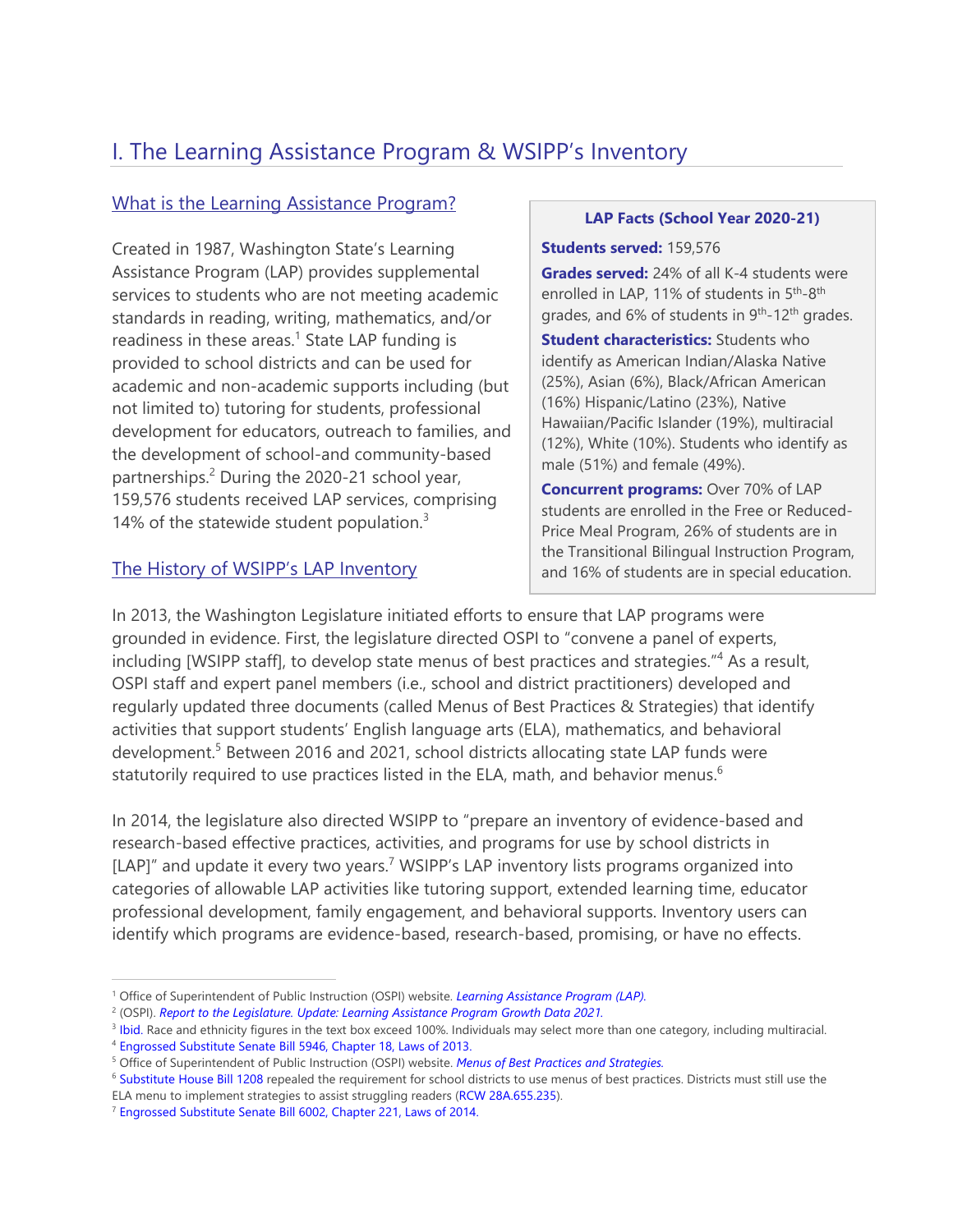Users can also view the likelihood that a program's benefits will exceed program costs over time. Users who click on individual programs are directed to WSIPP's website for additional information about program effects, benefits, and the citations we used to evaluate the program. To date, WSIPP has published six iterations of the LAP inventory; the current version includes 58 programs. [8](#page-2-0)

#### **WSIPP's Program Inventories**

In addition to the LAP inventory, WSIPP produces program inventories in other policy areas including [children's services, juvenile justice,](http://www.wsipp.wa.gov/ReportFile/1727/Wsipp_Updated-Inventory-of-Evidence-Based-Research-Based-and-Promising-Practices-For-Prevention-and-Intervention-Services-for-Children-and-Juveniles-in-the-Child-Welfare-Juvenile-Justice-and-Mental-Health-Systems_Report.pdf) and [youth cannabis use](http://www.wsipp.wa.gov/ReportFile/1716/Wsipp_Updated-Inventory-of-Programs-for-the-Prevention-and-Treatment-of-Youth-Cannabis-Use_Report.pdf). In every inventory, WSIPP uses a standardized approach to review program efficacy, estimate program costs and benefits, and classify programs as evidence-based, research-based, or promising. This approach allows us to compare different programs on an apples-to-apples basis.

- See [pages 3](http://www.wsipp.wa.gov/ReportFile/1724/Wsipp_Updated-Inventory-of-Evidence-Based-and-Research-Based-Practices-Washington-s-K-12-Learning-Assistance-Program_Report.pdf#page=3)-4 in the most recent LAP inventory report for details about our standard approach.
- See [pages 5](http://www.wsipp.wa.gov/ReportFile/1724/Wsipp_Updated-Inventory-of-Evidence-Based-and-Research-Based-Practices-Washington-s-K-12-Learning-Assistance-Program_Report.pdf#page=5)-8 for information about how we classify programs.

#### WSIPP and OSPI Coordination

Along with the 2013 legislative directive for OSPI to convene panels and develop menus of best practices, WSIPP staff have served as panel members since 2014. In this capacity, WSIPP has provided findings from our inventory reviews to help inform program information and classifications on OSPI's ELA, math, and behavior menus. In turn, OSPI LAP program specialists and panel experts have helped identify programs that WSIPP should consider reviewing for each inventory update.

WSIPP's LAP inventory and OSPI's menus are related but independent documents. Over the years, WSIPP and OSPI staff have coordinated efforts and shared expertise to ensure that information between these documents is up-to-date and aligned. For example, "double dose classes" is a practice in which middle and high school students struggling in reading or math enroll in two reading or math courses to increase their instruction time. In our inventory, we found that "double dosing" increases students' academic test scores and high school graduation rates and classified it as an evidence-based practice.<sup>[9](#page-2-1)</sup> OSPI's ELA and math menus include information from this analysis and offer practitioners additional information to plan and implement "double dosing."<sup>[10](#page-2-2)</sup> There is a lot of overlap between programs on WSIPP's inventory and OSPI's menus, but the information included in each document reflects each group's independent judgement.

<span id="page-2-0"></span><sup>8</sup> Cramer, J., & Wanner, P. (2020). *[Updated inventory of evidence- and research-based practices: Washington's K–12 Learning Assistance](http://www.wsipp.wa.gov/ReportFile/1725/Wsipp_Updated-Inventory-of-Evidence-Based-and-Research-Based-Practices-Washington-s-K-12-Learning-Assistance-Program_Inventory.pdf)  [Program](http://www.wsipp.wa.gov/ReportFile/1725/Wsipp_Updated-Inventory-of-Evidence-Based-and-Research-Based-Practices-Washington-s-K-12-Learning-Assistance-Program_Inventory.pdf)* (Doc. No. 20-07-2202). Olympia: Washington State Institute for Public Policy.

<span id="page-2-1"></span> $9$  [Ibid.](http://www.wsipp.wa.gov/ReportFile/1725/Wsipp_Updated-Inventory-of-Evidence-Based-and-Research-Based-Practices-Washington-s-K-12-Learning-Assistance-Program_Inventory.pdf)

<span id="page-2-2"></span><sup>&</sup>lt;sup>10</sup> See pages 62-64 of OSPI'[s English Language Arts menu](https://www.k12.wa.us/sites/default/files/public/2020%20ELA%20Menu%20with%20ADA.pdf#page=67) and pages 58-61 of the [math menu.](https://www.k12.wa.us/sites/default/files/public/2020%20Math%20Menu%20with%20ADA.pdf#page=63)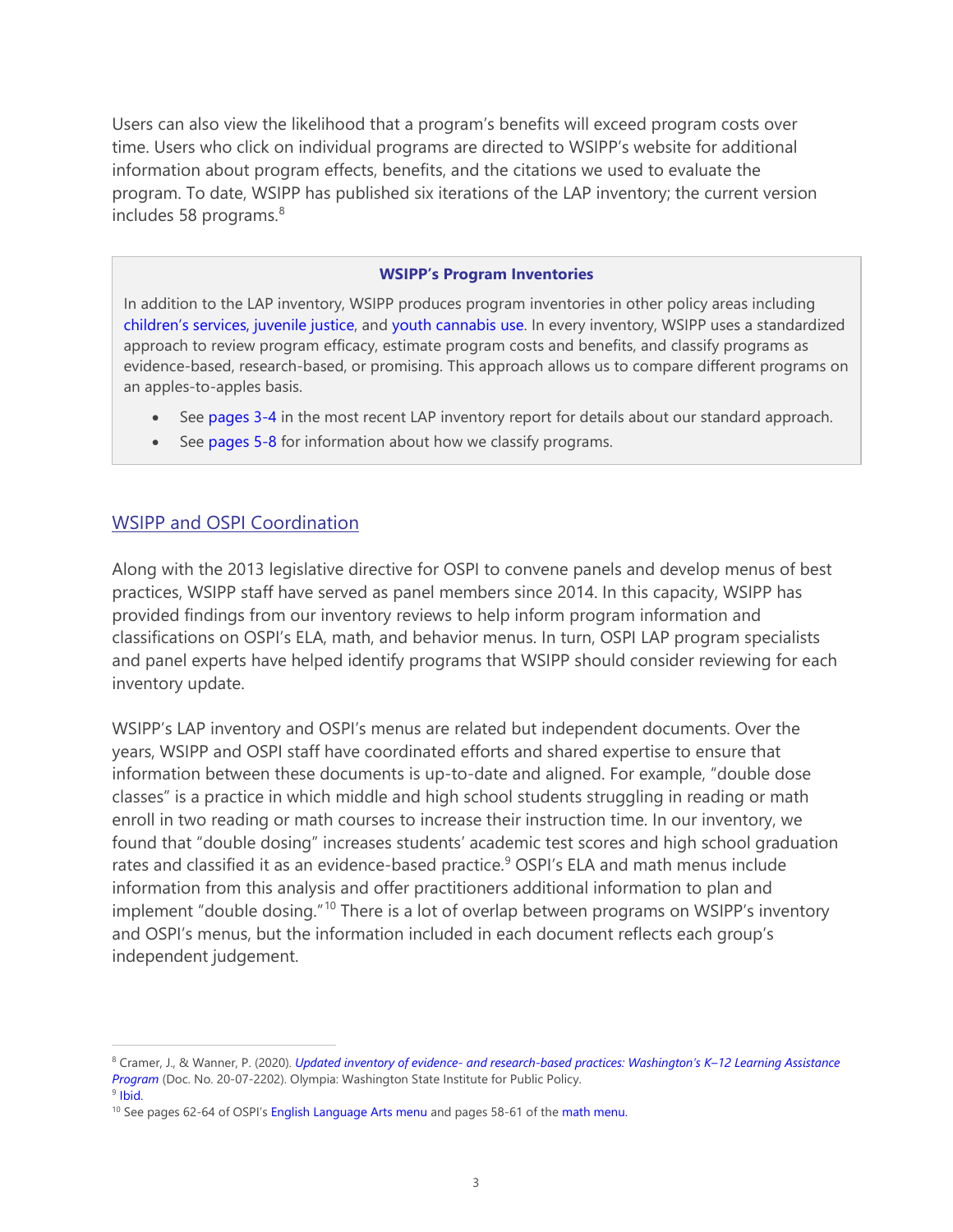# II. 2021 Legislation Impacting LAP

In 2021, the legislature passed Substitute House Bill 1208 (called SHB 1208 hereafter) modifying LAP expenditures, activities, and reporting requirements.<sup>[11](#page-3-0)</sup> In part, this legislation was in response to the COVID-19 pandemic's impact on schools and learning; it aimed to make LAP programming more adaptable and better targeted to student needs. Below, we describe some of the main changes to LAP based on SHB [12](#page-3-1)08 and its influence on WSIPP's inventory.<sup>12</sup>

### SHB 1208's Impact on District Expenditures and LAP Activities

The passage of SHB 1208 did not change how the state distributes LAP funding to school districts, but it did change how school districts budget and spend LAP dollars. The list of allowable LAP activities<sup>[13](#page-3-2)</sup> that districts could previously fund has been repealed and districts can now distribute LAP funds "to address students' academic and nonacademic needs . . . exacerbated by the COVID-19 pandemic."<sup>[14](#page-3-3)</sup> In the future, districts will be required to use the Washington Integrated Student Supports Protocol (WISSP), a framework that uses needs assessments, coordinated school and community supports, and data to monitor student progress and quide expenditure decisions.<sup>[15](#page-3-4)</sup> Using the WISSP framework, school districts will also be able to use 15% of their LAP allocation to coordinate with community partners to provide LAP services.

Prior to SHB 1208, school districts were required to first allocate LAP funding to support reading interventions for children in kindergarten through  $4<sup>th</sup>$  grade. SHB 1208 repealed this focus for LAP. Further, districts are no longer required to use OSPI's menus of best practices and strategies when making implementation decisions for LAP. Districts must still use OSPI's ELA menu to implement improvement or alternative strategies that "assist struggling students in reaching grade level reading by the end of fourth grade."<sup>[16](#page-3-5)</sup> Though the requirement to use menus has been repealed, districts can still (and are encouraged to) use ELA, math, and behavior menus to implement LAP activities.<sup>[17](#page-3-6)</sup>

Finally, the Center for the Improvement of Student Learning (CISL), located within OSPI, has been directed to periodically review the efficacy of programs and practices designed to meet the needs of students who are not meeting academic standards. To begin its review, CISL will first assess programs listed on OSPI's ELA, math, and behavior menus. Starting December 2026, CISL will also be required to review school districts' LAP performance data and submit an annual report to the legislature, highlighting innovative practices districts use to serve LAP students.

<span id="page-3-3"></span><sup>14</sup> OSPI Bulletin No. 028-[21 Special Programs & Federal Accountability.](https://www.k12.wa.us/sites/default/files/public/bulletinsmemos/bulletins2021/B028-21.pdf)

<span id="page-3-0"></span><sup>&</sup>lt;sup>11</sup> [SHB 1208.](https://lawfilesext.leg.wa.gov/biennium/2021-22/Pdf/Bills/Session%20Laws/House/1208-S.SL.pdf?q=20220418120352)

<span id="page-3-1"></span> $12$  We do not provide an exhaustive description of changes to LAP related to SHB 1208. Refer to SHB 1208 for full details.<br><sup>13</sup> These activities included tutoring support, extended learning time, educator professional de

<span id="page-3-2"></span>and family outreach, community-based partnership, and behavioral supports [\(RCW 28A.165.035](https://app.leg.wa.gov/RCW/dispo.aspx?cite=28A.165.035) repealed in 2021).

<span id="page-3-4"></span><sup>15</sup> Office of Superintendent of Public Instruction (OSPI) website. *[Washington Integrated Student Supports Protocol](https://www.k12.wa.us/student-success/support-programs/multi-tiered-system-supports-mtss/washington-integrated-student-supports-protocol-wissp)*. An implementation timeline of SHB 1208 requirements is [here](https://www.k12.wa.us/sites/default/files/public/LAP%20Timeline%205.21.21.pdf).

<span id="page-3-5"></span><sup>16</sup> [RCA 28A.655.235.](https://app.leg.wa.gov/RCW/default.aspx?cite=28A.655.235)

<span id="page-3-6"></span><sup>&</sup>lt;sup>17</sup> (OSPI)[. House Bill 1208 \(2021\) Implementation Questions and Answers.](https://www.k12.wa.us/sites/default/files/public/HB%201208%20Q%20and%20A%205.27.21.pdf)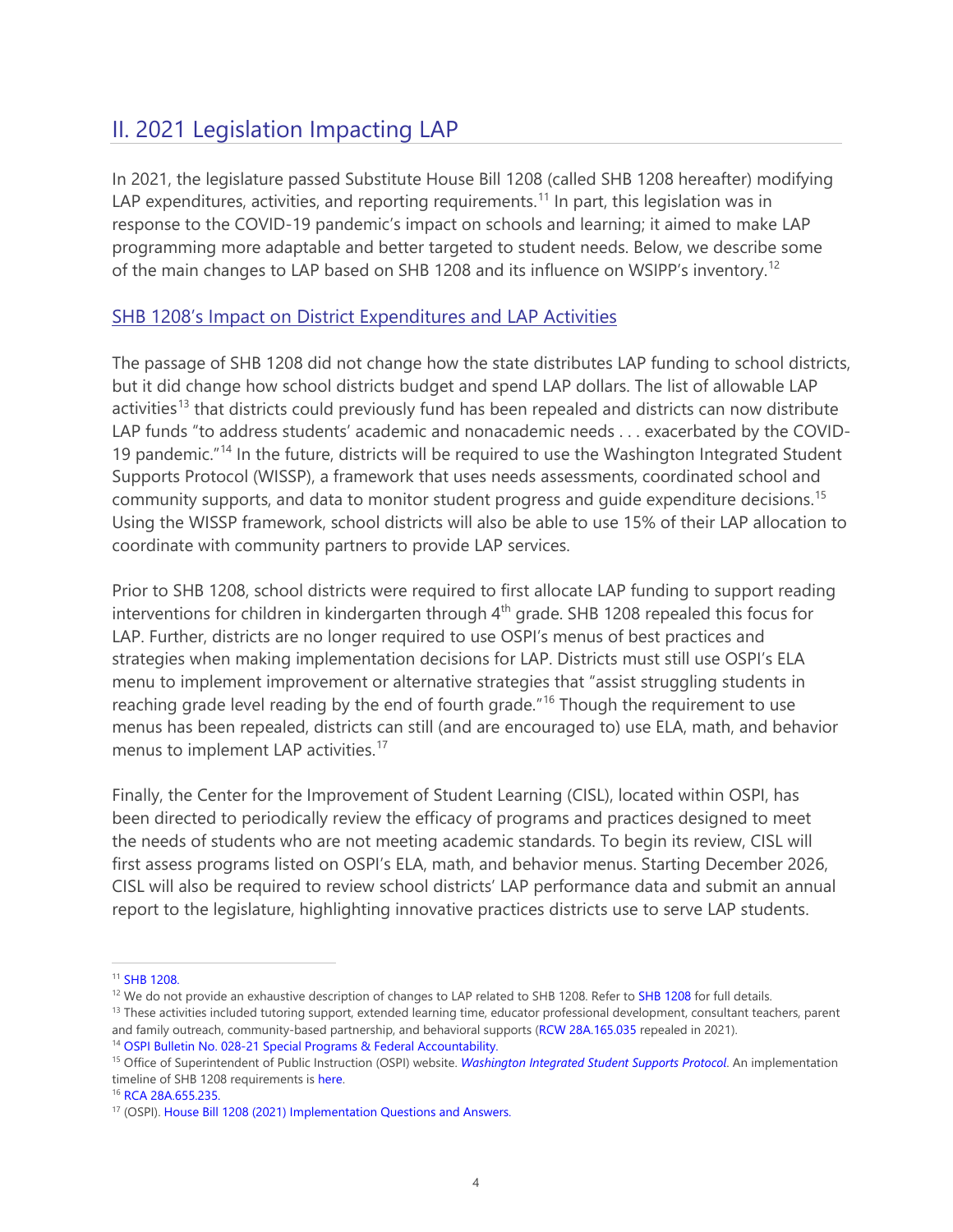### Potential Impact of SHB 1208 on WSIPP's Inventory Process

We have identified several ways SHB 1208 may influence the LAP inventory process which are outlined below.

#### Expands the Scope of Programs on the Inventory

Previously, we organized programs on the LAP inventory by allowable LAP activities that were outlined in state statute (e.g., tutoring supports, extended learning time, educator professional development).<sup>[18](#page-4-0)</sup> With SHB 1208's repeal of these activities and a broader focus on students' academic and non-academic needs, we could take a broader review of programs for inclusion on the LAP inventory. For example, school-wide reforms, student mental health and wellness programs, and programs focused on equitable access to resources and learning are all areas that we have not comprehensively reviewed before and could consider (to name a few examples).

Further, SHB 1208 encourages school districts to partner with community-based organizations to provide LAP services. WSIPP has reviewed several programs in this area already (e.g., case management in schools and school-and community-based mentoring) but this may be an area to build out as school districts begin allocating more funding to these partnerships.

#### Reduces WSIPP Inventory and OSPI Menu Coordination

With the statutory requirement for school districts to use OSPI's menus repealed, coordination between OSPI and WSIPP may become more limited. OSPI LAP program specialists and LAP expert panel members have served as a resource for WSIPP to learn about the landscape of LAP programming, implementation, and student needs in Washington. Their program nominations have been an important step in our inventory process as well. In turn, WSIPP has shared its research findings with OSPI staff and provided evidence-based information for the ELA, math, and behavior menus. Though districts are still required to align improvement or alternative strategies with the ELA menu to serve struggling readers in grades K-4 and will likely continue to refer to programs and practices on the math and behavior menus, there may be fewer opportunities for WSIPP and OSPI staff to share information about evidence-based activities in these areas.

#### Potential New Ways to Support Evidence-based Programming

SHB 1208 directs CISL to review program efficacy, beginning with programs already listed on OSPI's ELA, math, and behavior menus. If WSIPP continues to update its LAP inventory in the future, and there is interest, WSIPP could share research information from its inventory to support CISL's efforts. Alternatively, if the inventory is no longer useful to OSPI and legislative audiences, WSIPP can redirect its research efforts to focus on other education topics of interest.

<span id="page-4-0"></span><sup>18</sup> [RCW 28A.165.035](https://app.leg.wa.gov/RCW/dispo.aspx?cite=28A.165.035) repealed in 2021.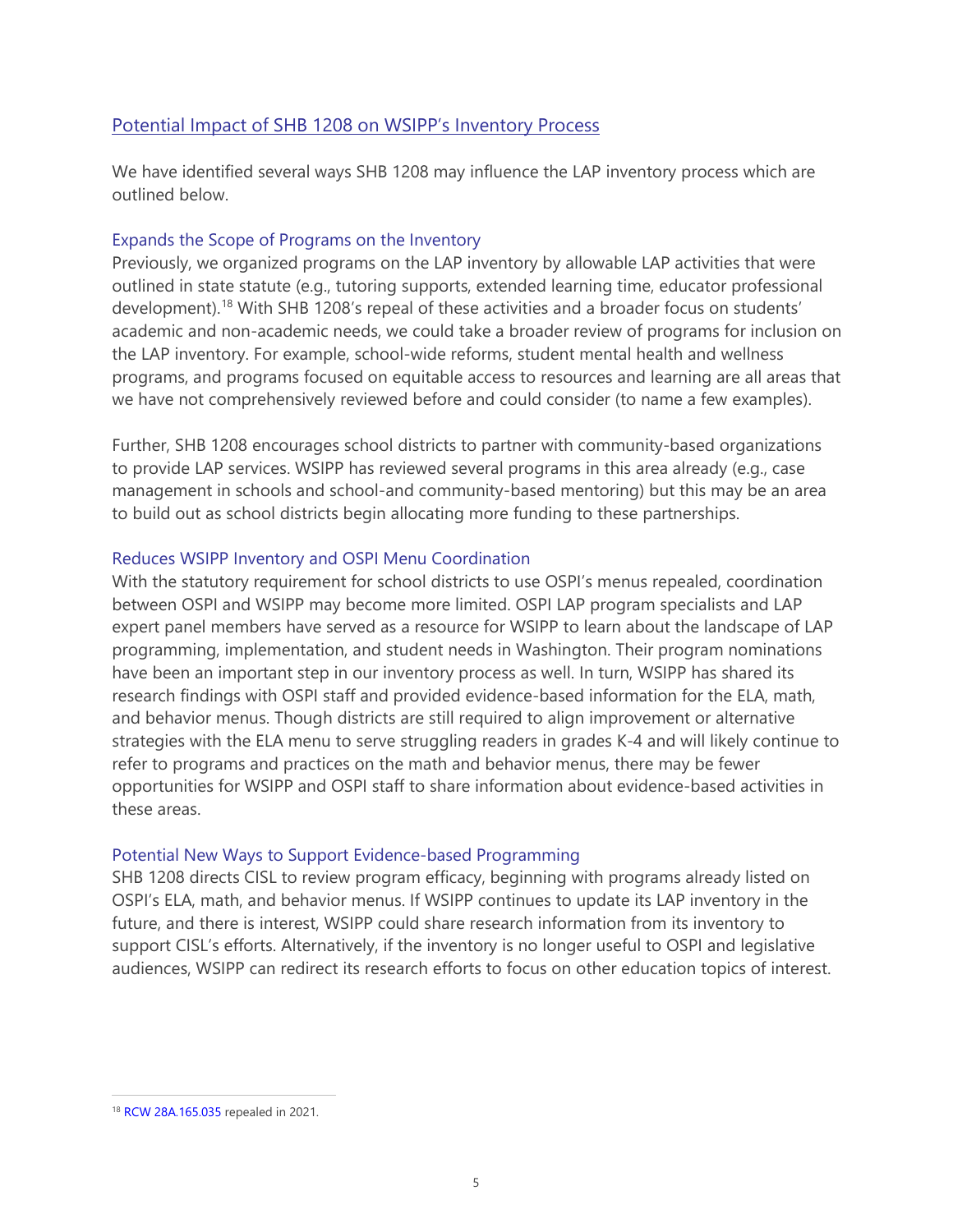## III. Discussion

Since 2014, WSIPP's LAP inventory has been updated periodically and currently includes 58 programs. Over this period, WSIPP staff coordinated with OSPI LAP program specialists to share information and align inventory and menu documents. In 2021, the legislature passed SHB 1208, modifying how school districts fund LAP activities. These changes were partially a response to COVID-19's impact on student learning and aim to ensure that districts comprehensively assess student needs and coordinate resources in schools and communities to serve students. The passage of SHB 1208 raises questions about the future of the LAP inventory.

Historically, WSIPP inventories have been a resource for legislators, state agencies, and program administrators who want to know which programs have a strong evidence-base and return on investment. The LAP inventory differs from other WSIPP inventories in several ways. For example, the program classifications on the inventory (evidence-based, research-based, and promising) are not tied to funding. In other words, the provision of evidence-based, research-based, or promising programs does not influence the level of LAP funding a district receives. [19](#page-5-0) Further, the LAP inventory's most prominent audience to date has been OSPI LAP program specialists and panel members who develop the OSPI menus. The information on the inventory has helped inform the inclusion of evidence-based information on the menus and may indirectly influence school district administrators' decisions about program implementation. Overall, though, the inventory's use among educators, administrators, and legislative audiences is unclear.

If the inventory is still useful to OSPI and legislative audiences and WSIPP continues future updates, SHB 1208's focus on flexible funding allows us to expand the scope of programs on the inventory and increase our review of community-based partnerships. Additionally, the COVID-19 pandemic's impact on the education system and learning has highlighted widespread achievement and resource gaps, and students served by LAP have likely been affected by school closures, online learning, and transitions back to in-person instruction. The pandemic has reframed how we think about education, highlighting the need to support students both academically and nonacademically. This provides WSIPP an opportunity to introduce programs to the inventory that focus on serving populations in the wake of the pandemic. For example, programs that focus on students' social-emotional learning and programs that support teachers during the transition phase back to classroom instruction.

Also, while there may be less of a need to coordinate inventory and OSPI menu documents going forward, if there is interest by OSPI and CISL staff, WSIPP may share information from its inventory in order to support CISL staff as they review LAP program efficacy. We'll continue to discuss with OSPI and CISL staff how the inventory is used, potential improvements we could make, and potential coordinating efforts in the future.

<span id="page-5-0"></span><sup>&</sup>lt;sup>19</sup> This is different than WSIPP inventories like the Children and Youth Services Inventory. For example, Juvenile Rehabilitation is legislatively mandated to use the inventory for service provision. Funds are tied to evidence-or research-based programs.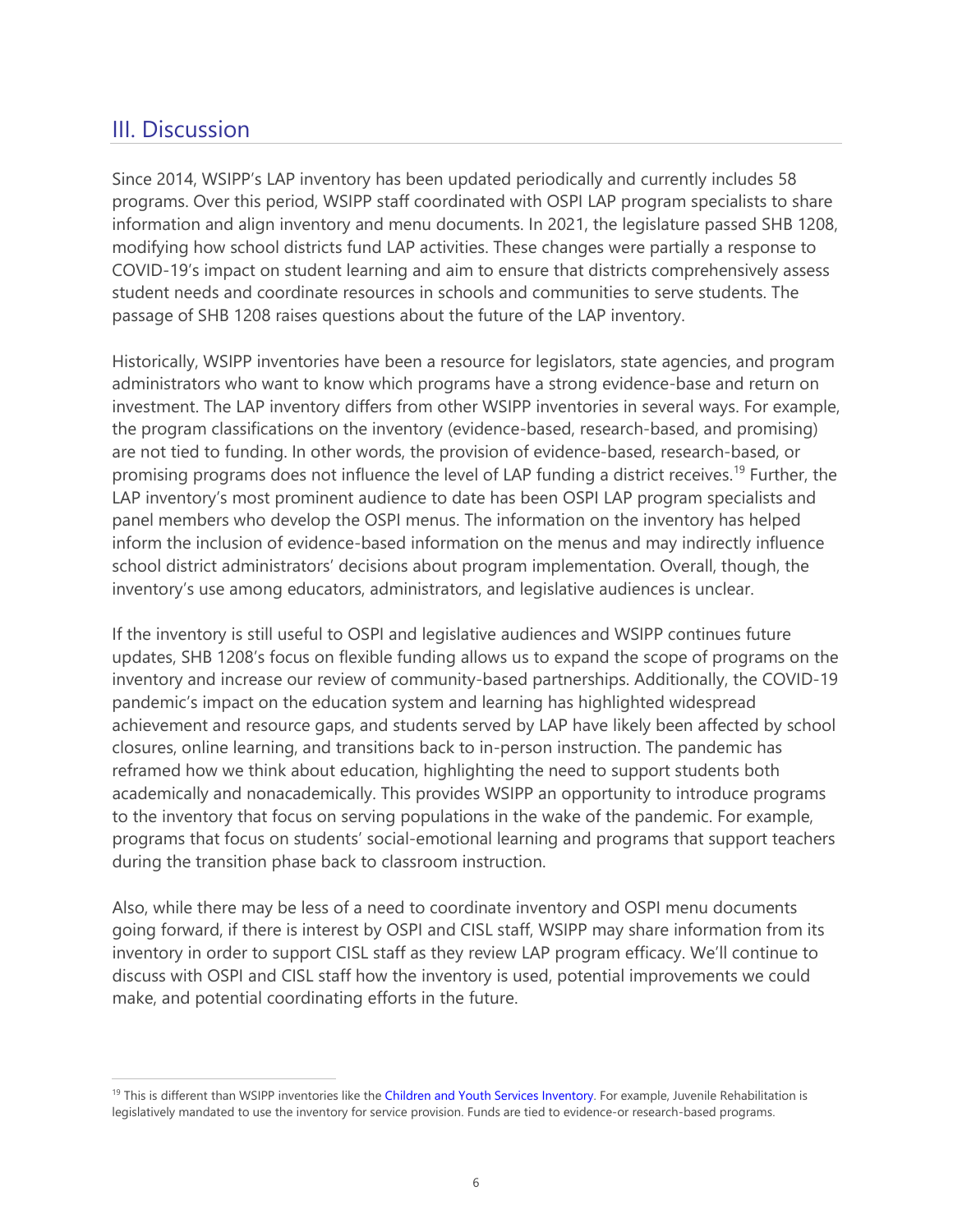Finally, if WSIPP moves away from updating the LAP inventory, we can redirect our research efforts to focus on other education projects. Since the 1980s, WSIPP has been conducting systematic literature reviews, meta-analyses, benefit-cost analyses, and program evaluations to evaluate programs for the legislature. To date, we have used our meta-analytic and benefit-cost processes to review approximately 100 education programs and practices.<sup>[20](#page-6-0)</sup> One unique feature of WSIPP's research capabilities is our benefit-cost model, which we use to estimate how education program effects lead to changes in test scores, high school graduation, college enrollment, and earnings in a student's life and estimate if the benefits outweigh program costs. Further, WSIPP has conducted program evaluations and comprehensive policy reviews on topics like National Board-Certified teachers,<sup>[21](#page-6-1)</sup> programs for parenting teens,<sup>[22](#page-6-2)</sup> and school safety polices<sup>[23](#page-6-3)</sup> (to name a few). These different research approaches help answer questions about whether education programs or policies work and for whom in Washington State. If assigned by the legislature, WSIPP can use these skills to study other relevant education topics of interest.

<span id="page-6-0"></span><sup>&</sup>lt;sup>20</sup> Washington State Institute for Public Policy. (2019, Dec.). Pre-K to 13 education programs. Olympia, WA: Author.<br><sup>21</sup> Cramer, J., Hansen, J., & Bitney, K. (2018). An evaluation of National Board-Certified Teachers in

<span id="page-6-1"></span>*incentives in other states*. (Doc. No. 18-12-2201). Olympia: Washington State Institute for Public Policy.

<span id="page-6-2"></span><sup>22</sup> Lemon, M., Fumia, D., & He, L. (2016). *Graduation, Reality, and Dual-role Skills (GRADS) program for pregnant and parenting teens: Outcome evaluation and benefit-cost analysis* (Doc. No. 16-07-2202). Olympia: Washington State Institute for Public Policy.

<span id="page-6-3"></span><sup>23</sup> Cramer, J., Lemon, M., Wanner, P., & Hicks, C. (2017). *Funding for safety and security in schools: a fifty-state review*. (Doc. No. 17-12- 2201). Olympia: Washington State Institute for Public Policy.